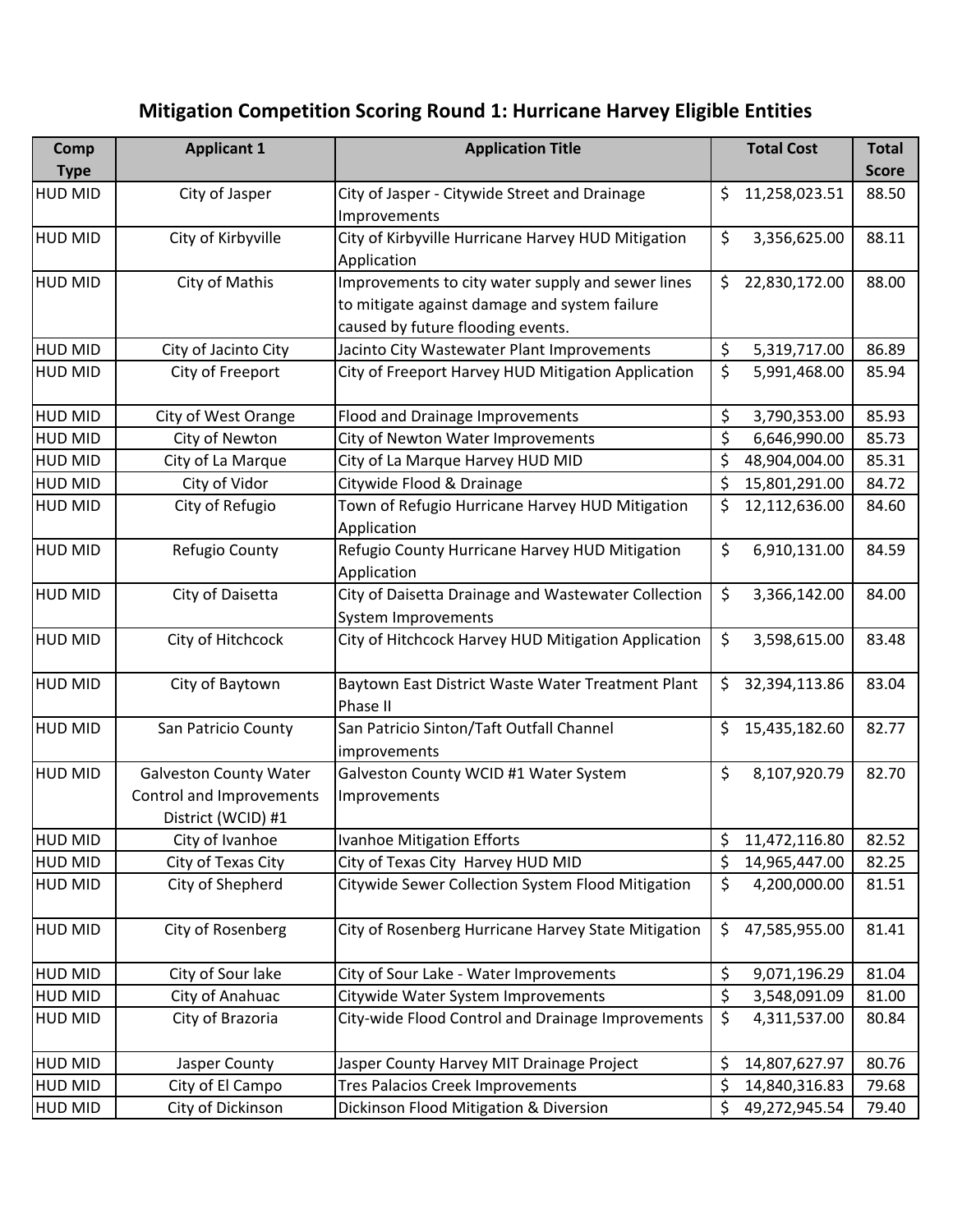| <b>HUD MID</b>                   | City of Oyster Creek                           | City of Oyster Creek Harvey HUD Mitigation                                                         | \$<br>5,291,898.00      | 79.37 |
|----------------------------------|------------------------------------------------|----------------------------------------------------------------------------------------------------|-------------------------|-------|
|                                  |                                                | Application                                                                                        |                         | 79.06 |
| <b>HUD MID</b><br><b>HUD MID</b> | City of Galveston                              | South Shore Drainage Project                                                                       | \$<br>54,309,999.00     | 78.91 |
|                                  | City of Cleveland                              | Drainage Improvements                                                                              | \$<br>10,515,940.00     |       |
| <b>HUD MID</b>                   | City of Shepherd                               | Citywide Flood Mitigation Project                                                                  | \$<br>14,000,000.00     | 78.51 |
| <b>HUD MID</b>                   | City of Pasadena                               | North Pasadena Flood Mitigation                                                                    | \$<br>47,278,951.21     | 78.45 |
| <b>HUD MID</b>                   | City of Baytown                                | Danubina Drainage Improvements                                                                     | \$<br>18,467,088.00     | 78.19 |
| <b>HUD MID</b>                   | City of Galena Park                            | Galena Park Water Plant Improvements                                                               | \$<br>5,482,123.00      | 78.00 |
| <b>HUD MID</b>                   | <b>Orange County Drainage</b><br>District      | <b>Tiger Creek Detention Pond</b>                                                                  | \$<br>46,541,547.00     | 77.57 |
| <b>HUD MID</b>                   | West Columbia                                  | West Columbia Drainage Improvements and Flood-                                                     | \$<br>5,346,396.00      | 76.98 |
|                                  |                                                | proofing Sanitary Sewer                                                                            |                         |       |
| <b>HUD MID</b>                   | City of Sweeny                                 | City of Sweeny Harvey HUD Mitigation Project                                                       | \$<br>8,457,753.00      | 76.76 |
| <b>HUD MID</b>                   | City of Wharton                                | City of Wharton Harvey HUD Mitigation Project                                                      | \$<br>27,785,392.00     | 76.73 |
| <b>HUD MID</b>                   | City of Galveston                              | 51st Street Drainage Project                                                                       | \$<br>87,308,882.00     | 76.06 |
| <b>HUD MID</b>                   | City of Galveston                              | 37th Street Drainage Project                                                                       | \$<br>84,420,648.00     | 76.06 |
| <b>HUD MID</b>                   | City of Port Lavaca                            | <b>Corporation Ditch Drainage Enhancements</b>                                                     | \$<br>17,214,120.00     | 76.04 |
| <b>HUD MID</b>                   | Deep East Teas Council of                      | <b>DETCOG LMI Broadband Telecommunications</b>                                                     | \$<br>98,897,246.00     | 75.48 |
|                                  | <b>Governments (DETCOG</b>                     | Infrastructure Project                                                                             |                         |       |
| <b>HUD MID</b>                   | City of Beaumont                               | <b>Beaumont Surface Water Treatment Facility</b>                                                   | \$<br>98,893,419.90     | 75.22 |
| <b>HUD MID</b>                   | City of Willis                                 | Sewer and Water System Improvements                                                                | \$<br>8,881,080.00      | 75.08 |
| <b>HUD MID</b>                   | City of Splendora                              | Sewer System Improvements                                                                          | \$<br>4,113,188.00      | 74.84 |
| <b>HUD MID</b>                   | City of Angleton                               | Angleton Wastewater Treatment Plant                                                                | \$<br>12,785,080.80     | 74.72 |
| <b>HUD MID</b>                   | <b>Harris County Flood Control</b>             | <b>Brays Bayou Watershed Mitigation Project</b>                                                    | \$100,000,000.00        | 74.68 |
| <b>HUD MID</b>                   | District (HCFCD<br>City of Jones Creek Village |                                                                                                    | \$<br>4,535,553.00      | 74.02 |
|                                  |                                                | Ditch grading and culvert replacement to improve<br>neighborhood drainage, mitigating future flood |                         |       |
|                                  |                                                | events.                                                                                            |                         |       |
| <b>HUD MID</b>                   | City of La Grange                              | La Grange Drainage Project                                                                         | \$<br>10,672,754.00     | 73.67 |
| <b>HUD MID</b>                   | City of La Grange                              | La Grange Sewer/Water                                                                              | \$<br>9,822,745.40      | 73.67 |
| <b>HUD MID</b>                   | City of Navasota                               | City of Navasota Harvey State Mitigation Project                                                   | \$<br>3,701,852.00      | 73.48 |
| <b>HUD MID</b>                   | <b>Harris County</b>                           | White Oak Bayou Partnership Application                                                            | \$100,000,000.00        | 73.41 |
| <b>HUD MID</b>                   | <b>Harris County</b>                           | <b>Greens Bayou Drainage Partnership Application</b>                                               | \$100,000,000.00        | 73.28 |
| <b>HUD MID</b>                   | City of Schulenburg                            | Schulenburg Drainage Improvements                                                                  | \$<br>13,143,226.40     | 73.26 |
| <b>HUD MID</b>                   | <b>Aransas County</b>                          | Ruby Allen Street Drainage and Infrastructure                                                      | \$<br>21,360,944.88     | 73.16 |
| <b>HUD MID</b>                   | City of Holiday Lakes                          | Town of Holiday Lakes Hurricane Harvey HUD                                                         | \$<br>3,413,495.00      | 72.96 |
|                                  |                                                | Application                                                                                        |                         |       |
| <b>HUD MID</b>                   | City of Liverpool                              | City of Liverpool Hurricane Harvey HUD Mitigation<br>Application                                   | \$<br>3,404,218.00      | 72.93 |
| <b>HUD MID</b>                   | <b>Aransas County</b>                          | Fulton Beach Road Elevation and Beach Nourishment                                                  | $\zeta$<br>5,378,604.66 | 72.24 |
| <b>HUD MID</b>                   | City of Corpus Christi                         | Greenwood Flood Mitigation and Emergency<br>Generator                                              | \$<br>11,375,100.00     | 71.98 |
| <b>HUD MID</b>                   | City of Conroe                                 | Conroe Sewer Mitigation (Trunk-Line Replacement                                                    | \$<br>29,564,365.35     | 71.98 |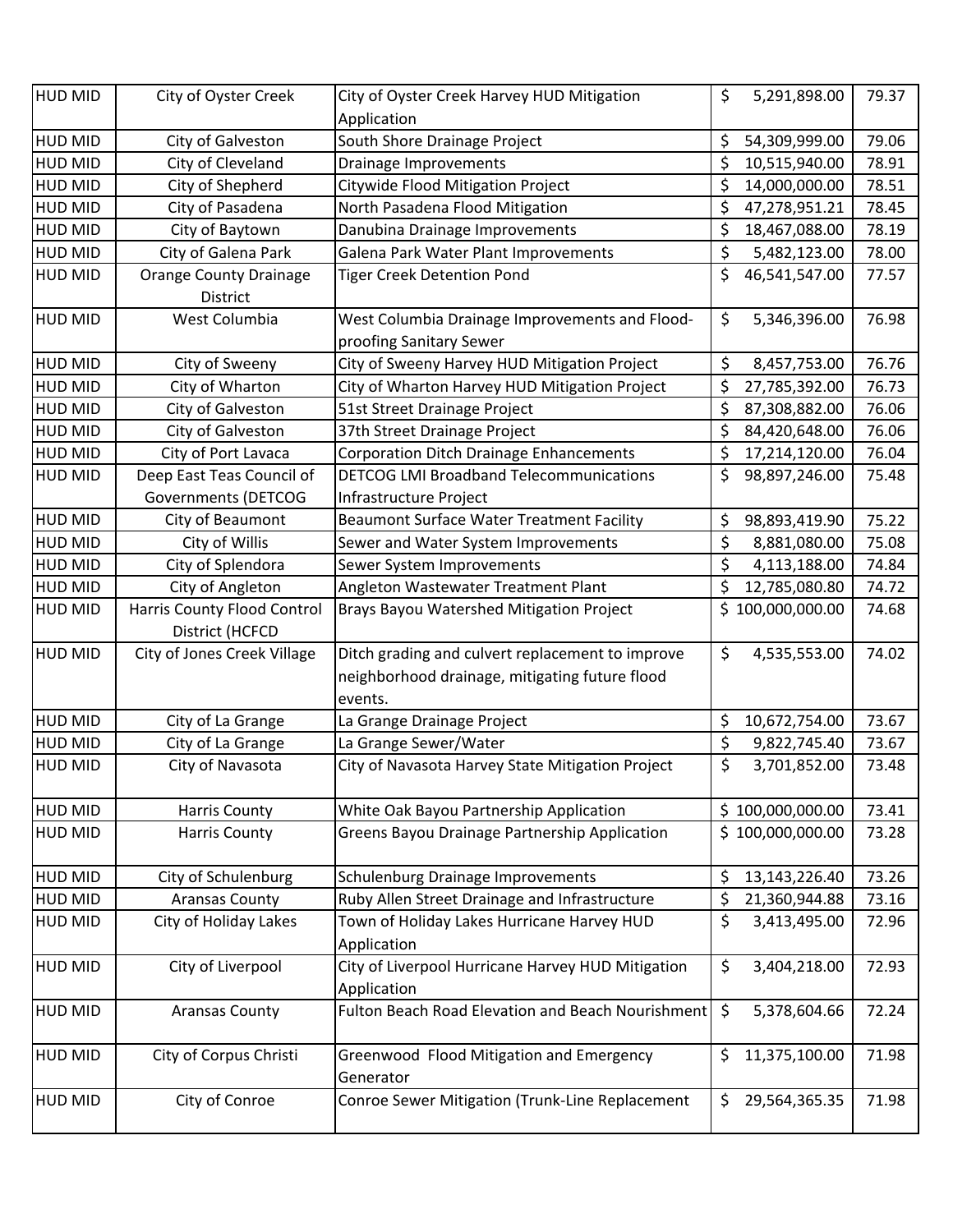| <b>HUD MID</b> | <b>Orange County Drainage</b><br>District             | <b>Bessie Heights Extension</b>                                                                         | \$<br>37,820,475.00    | 71.80 |
|----------------|-------------------------------------------------------|---------------------------------------------------------------------------------------------------------|------------------------|-------|
| HUD MID        | City of Angleton                                      | Angleton Drainage Project                                                                               | \$<br>33,544,449.30    | 71.72 |
| <b>HUD MID</b> | City of Beaumont                                      | South Park Drainage Project - JOINT APPLICATION                                                         | \$<br>48,250,823.56    | 71.03 |
|                |                                                       | WITH DRAINAGE DISTRICT NO. 6                                                                            |                        |       |
| <b>HUD MID</b> | <b>Nueces County Drainage</b>                         | Robstown North Drainage Improvements Project                                                            | \$<br>10,620,820.00    | 71.00 |
|                | District No 2                                         |                                                                                                         |                        |       |
| <b>HUD MID</b> | City of Flatonia                                      | Flatonia WWTP                                                                                           | \$<br>17,661,945.80    | 70.87 |
| <b>HUD MID</b> | City of Flatonia                                      | Flatonia Drainage Project                                                                               | \$<br>24,942,601.60    | 70.87 |
| <b>HUD MID</b> | <b>Harris County Flood Control</b>                    | Halls Bayou Watershed Mitigation Application 1                                                          | \$100,000,000.00       | 70.36 |
|                | <b>District</b>                                       |                                                                                                         |                        |       |
| <b>HUD MID</b> | Harris County Flood Control                           | Halls Bayou Watershed Mitigation Application 2                                                          | \$100,000,000.00       | 70.36 |
|                | District                                              |                                                                                                         |                        |       |
| <b>HUD MID</b> | City of Baytown                                       | North Alexander Drainage Improvements                                                                   | \$<br>15,174,558.10    | 69.36 |
| <b>HUD MID</b> | Jefferson County Drainage                             | Jefferson County Drainage District No. 6 - Blanchette                                                   | \$<br>98,758,366.34    | 69.32 |
|                | District #6                                           | Diverson Project                                                                                        |                        |       |
| <b>HUD MID</b> | Orange County Water Control Sewer System Improvements |                                                                                                         | \$<br>12,768,906.00    | 69.30 |
|                | & Improvement District #1                             |                                                                                                         |                        |       |
|                |                                                       |                                                                                                         |                        |       |
| <b>HUD MID</b> | City of Newton                                        | City of Newton/Newton County Joint Application -                                                        | \$<br>8,320,400.00     | 68.94 |
|                |                                                       | <b>Emergency Water Interconnect</b>                                                                     |                        |       |
| <b>HUD MID</b> | Harris County Flood Control                           | <b>Sims Bayou Watershed</b>                                                                             | \$100,000,000.00       | 68.67 |
|                | District (HCFCD                                       |                                                                                                         |                        |       |
| <b>HUD MID</b> | Jefferson County Drainage                             | Jefferson County Drainage District No. 6 - Tyrrell Park                                                 | \$<br>48,891,089.11    | 68.55 |
|                | District #6                                           | Detention II Project (Joint Application with City of                                                    |                        |       |
|                |                                                       | Beaumont/DD6 Lead Applicant                                                                             |                        |       |
| <b>HUD MID</b> | City of Victoria                                      | Flood and Drainage Improvements                                                                         | \$<br>54,759,102.00    | 68.37 |
| <b>HUD MID</b> | <b>Nueces County WCID #3</b>                          | Nueces County WCID #3 Hurricane Harvey HUD                                                              | \$<br>17,970,199.00    | 68.34 |
|                |                                                       | <b>Mitigation Application</b>                                                                           |                        |       |
| <b>HUD MID</b> | Orangefield Water Supply                              | Sewer System Improvements                                                                               | \$<br>12,193,844.00    | 68.31 |
|                | Corporation                                           |                                                                                                         |                        |       |
| HUD MID        | <b>Chambers County</b>                                | Spindletop Bayou Drainage Improvements - Multi-<br>Jurisdictional Application with Liberty Co. and TBCD | 34,527,410.45<br>Ş     | 67.71 |
|                |                                                       |                                                                                                         |                        |       |
| <b>HUD MID</b> | City of Orange                                        | <b>WWTP Improvements</b>                                                                                | \$<br>9,131,031.00     | 67.25 |
| <b>HUD MID</b> | City of Orange                                        | Public Works Service Center                                                                             | \$<br>9,170,964.00     | 67.25 |
| HUD MID        | City of Liberty                                       | Liberty Citywide Improvements - Drainage, Water,                                                        | \$<br>40,626,582.00    | 67.16 |
|                |                                                       | Sewer                                                                                                   |                        |       |
| <b>HUD MID</b> | <b>Aransas County Navigation</b>                      | <b>Bulkhead Improvements</b>                                                                            | \$<br>18, 107, 356. 28 | 67.03 |
|                | District                                              |                                                                                                         |                        |       |
| <b>HUD MID</b> | <b>Texas Historical Commission</b>                    | Texas Historical Commission Mitigation Application 1                                                    | \$<br>34,892,280.50    | 67.00 |
|                |                                                       | - San Jacinto FINAL                                                                                     |                        |       |
| <b>HUD MID</b> | <b>Aransas County</b>                                 | Fiber Optic Loop - Aransas County (Joint Venture                                                        | \$<br>47,362,036.59    | 66.88 |
|                |                                                       |                                                                                                         |                        |       |
| <b>HUD MID</b> | <b>Harris County</b>                                  | Greens Bayou, Jackson Bayou, White Oak Bayou,                                                           | \$100,000,000.00       | 66.54 |
|                |                                                       | Cypress Creek and San Jacinto River Areas                                                               |                        |       |
|                |                                                       | <b>Subdivision Drainage Mitigation Project</b>                                                          |                        |       |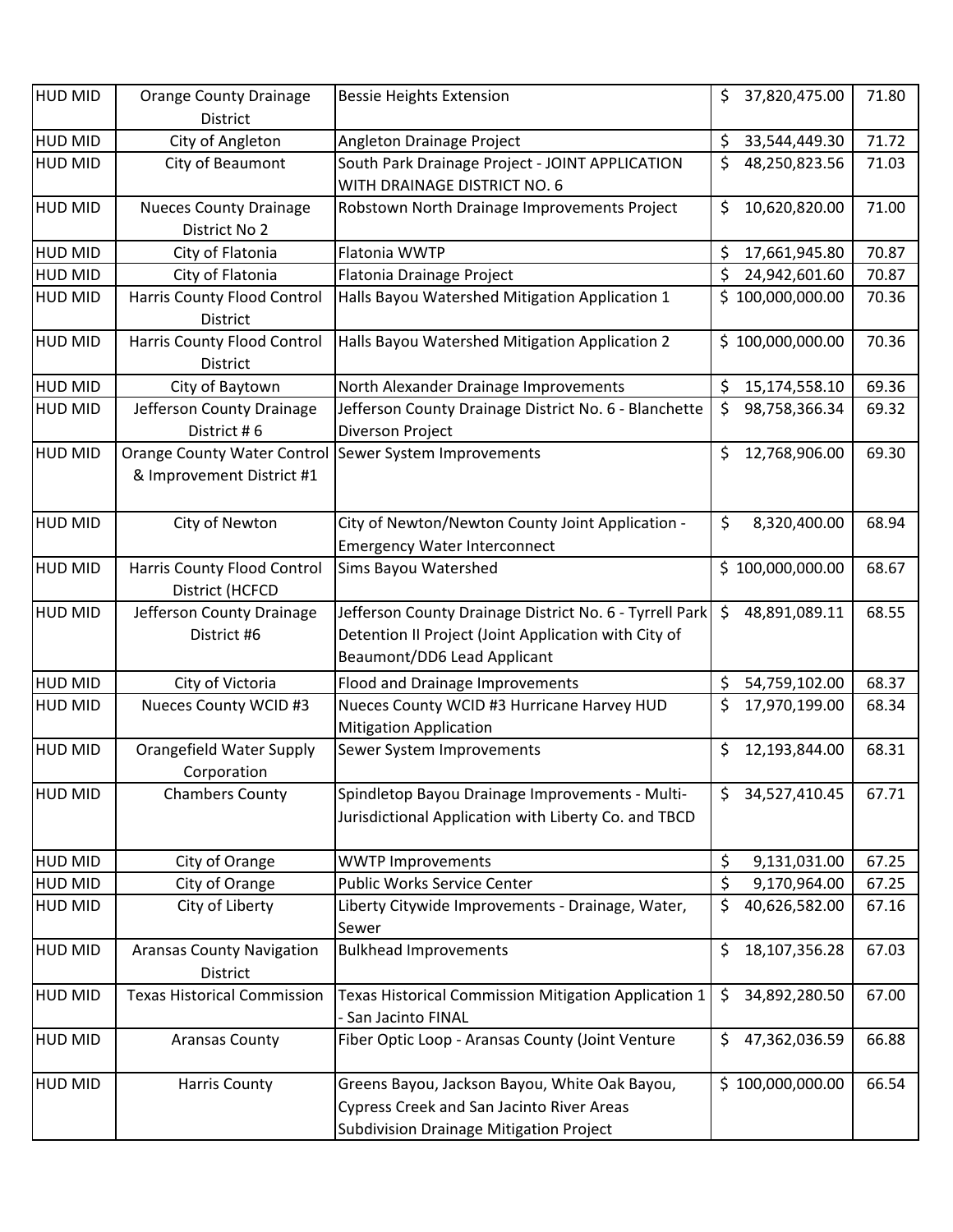| <b>HUD MID</b> | <b>Harris County</b>                             | Greens Bayou, White Oak Bayou and Cypress Creek<br>Areas Subdivision Drainage Mitigation Project                                         |     | \$99,997,209.62 | 66.51 |
|----------------|--------------------------------------------------|------------------------------------------------------------------------------------------------------------------------------------------|-----|-----------------|-------|
| <b>HUD MID</b> | <b>Harris County</b>                             | Harris County Mitigation Buyout and Relocation<br>Program                                                                                | \$  | 75,000,000.00   | 66.51 |
| <b>HUD MID</b> | <b>Wharton County</b>                            | <b>Wharton County Drainage Improvements</b>                                                                                              | \$  | 6,660,836.00    | 66.39 |
| <b>HUD MID</b> | Jefferson County                                 | Jefferson County: Family Services of Southeast Texas<br>Women & Children's Shelter                                                       | \$  | 8,351,130.18    | 66.37 |
| <b>HUD MID</b> | <b>Gulf Coast Water Authority</b>                | <b>Gulf Coast Water Authority Galveston County</b><br>Wellfield Project                                                                  | \$  | 63,275,007.40   | 66.36 |
| <b>HUD MID</b> | <b>Gulf Coast Water Authority</b>                | Gulf Coast Water Authority Galveston County West<br><b>Water Treatment Plant</b>                                                         | \$  | 83,495,442.38   | 66.36 |
| <b>HUD MID</b> | Lower Neches Valley Authority Beaumont Reservoir |                                                                                                                                          | \$  | 75,145,469.00   | 66.28 |
| <b>HUD MID</b> | City of Tomball                                  | <b>Tomball Mitigation Application</b>                                                                                                    | \$  | 8,397,170.69    | 66.03 |
| <b>HUD MID</b> | <b>Hardin County</b>                             | Hardin County LMI Flood Control Detention Project:<br>Mill Creek                                                                         | \$  | 14,999,040.00   | 66.02 |
| <b>HUD MID</b> | <b>Orange County</b>                             | Countywide Flood & Drainage                                                                                                              | \$  | 40,110,963.00   | 65.80 |
| <b>HUD MID</b> | Jefferson County Drainage<br>District 6          | Jefferson County Drainage District No. 6 - Bayou Din<br>Detention Project (Joint Application with Jefferson<br>County/DD6 Lead Applicant | \$  | 63,405,940.59   | 65.56 |
| <b>HUD MID</b> | <b>Hardin County</b>                             | Hardin County LMI Flood Control Detention Project:<br><b>Beaumont Creek</b>                                                              | \$  | 10,063,872.00   | 65.54 |
| <b>HUD MID</b> | City of Rose City                                | Old Hwy 90 & Bridge Improvements                                                                                                         | \$  | 4,143,026.25    | 65.47 |
| <b>HUD MID</b> | <b>Aransas County</b>                            | Newcomb Point Shoreline Preservation - Aransas<br>County (Individual                                                                     | \$  | 6,262,470.72    | 65.18 |
| <b>HUD MID</b> | <b>Montgomery County</b>                         | San Jacinto Watershed and Tributary Barrier and<br>Flood Mitigation - East County Project                                                | \$  | 34,379,405.60   | 65.00 |
| <b>HUD MID</b> | Sabine River Authority                           | Sabine River Authority Terminal Canal Reservoir                                                                                          | \$  | 9,764,483.70    | 64.81 |
| <b>HUD MID</b> | <b>Trinity Bay Conservation</b><br>District      | TBCD Double Bayou Drainage Improvements                                                                                                  | \$  | 11,339,483.17   | 64.73 |
| <b>HUD MID</b> | City of Dayton                                   | City of Dayton Drainage Improvements                                                                                                     | \$  | 14,210,097.00   | 64.65 |
| <b>HUD MID</b> | City of Port Arthur                              | City of Port Arthur - Downtown Drainage<br>Revitalization                                                                                | \$  | 97,355,377.00   | 64.62 |
| <b>HUD MID</b> | Calhoun County                                   | Calhoun County Bayou and Highway Drainage<br>Improvements                                                                                | \$  | 14,639,069.00   | 64.54 |
| <b>HUD MID</b> | City of Corpus Christi                           | Williams Ditch/Oso Bay Basin Flood Mitigation                                                                                            | \$  | 28,144,451.10   | 64.43 |
| <b>HUD MID</b> | City of Orange                                   | Elevated & Ground Water Storage Tanks                                                                                                    | \$  | 9,416,335.00    | 64.25 |
| <b>HUD MID</b> | <b>Texas Historical Commission</b>               | Texas Historical Commission & Brazoria County Joint<br>Mitigation Application 1 FINAL                                                    | \$  | 8,211,000.00    | 64.00 |
| <b>HUD MID</b> | City of Edna                                     | City of Edna                                                                                                                             | \$  | 3,971,701.00    | 63.95 |
| <b>HUD MID</b> | City of Houston                                  | Houston Sunnyside Area Flood Mitigation                                                                                                  | \$  | 100,000,000.00  | 63.42 |
| <b>HUD MID</b> | City of Houston                                  | Houston Fifth Area Flood Mitigation                                                                                                      | \$. | 100,000,000.00  | 63.36 |
| <b>HUD MID</b> | City of Bellaire                                 | City of Bellaire CDBG- MIT (HARVEY                                                                                                       | \$  | 64,674,231.73   | 63.03 |
| <b>HUD MID</b> | Newton County                                    | Newton County Temporary Shelter A                                                                                                        | \$  | 6,948,697.39    | 63.01 |
| HUD MID        | <b>Newton County</b>                             | Newton County Temporary Shelter B                                                                                                        | \$  | 6,947,850.00    | 63.01 |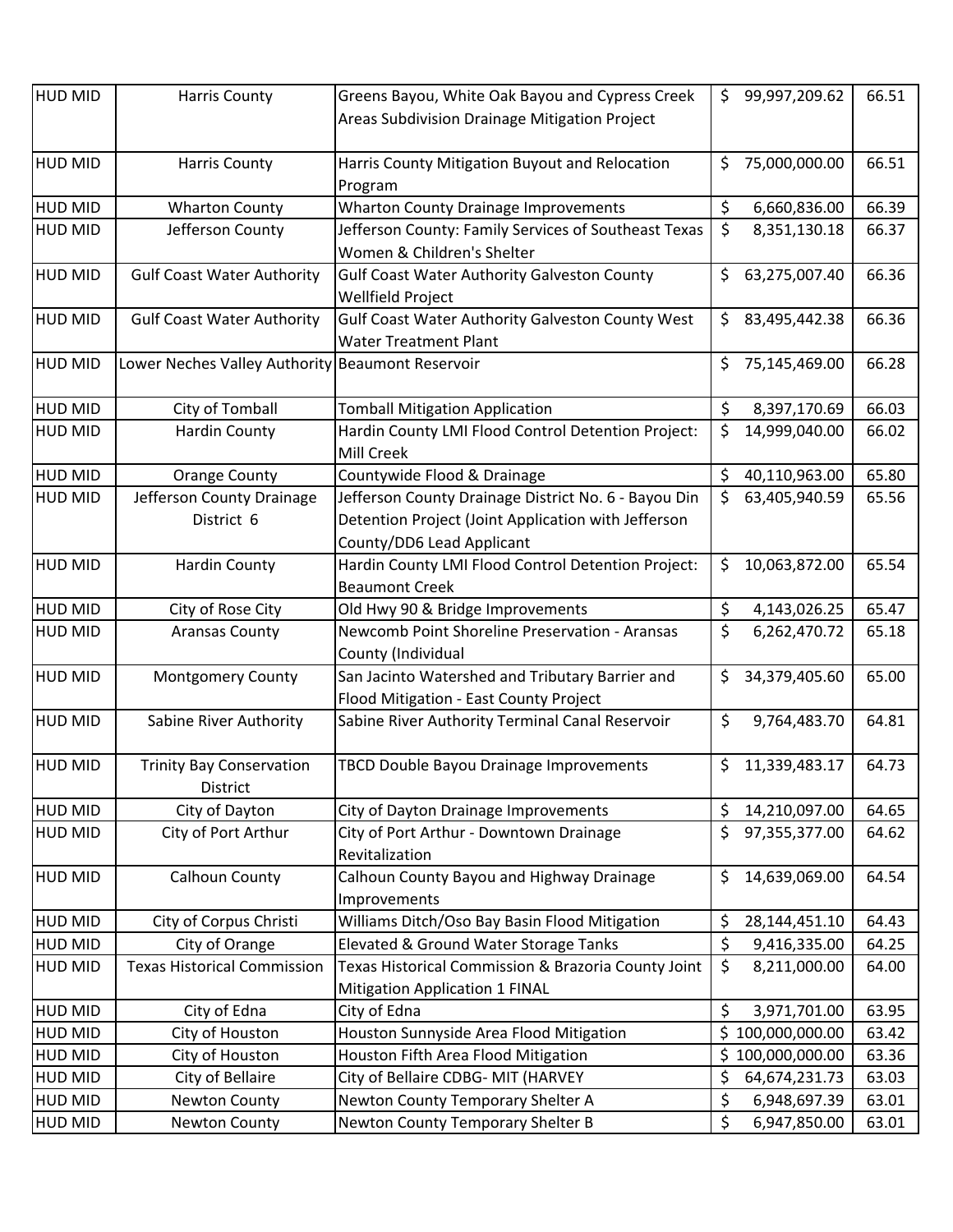| <b>HUD MID</b> | District                           | Sheldon Road Municipal Utility Sheldon Woods WWTP Improvements              | \$<br>5,615,775.00  | 63.00 |
|----------------|------------------------------------|-----------------------------------------------------------------------------|---------------------|-------|
| <b>HUD MID</b> | Deep East Texas Council of         | Regionwide Public Safety Communications                                     | \$<br>60,000,000.00 | 62.76 |
|                | Governments (DETCOG                | <b>Infrastructure Mitigation Project</b>                                    |                     |       |
| <b>HUD MID</b> | Jefferson County Drainage          | Jefferson County Drainage District No. 7 CDBG MIT                           | \$<br>35,436,222.40 | 62.74 |
|                | District #7                        | Application                                                                 |                     |       |
| <b>HUD MID</b> | Polk County                        | Flood and Drainage Improvements                                             | \$<br>5,000,000.00  | 62.34 |
| <b>HUD MID</b> | <b>Hardin County</b>               | Hardin County LMI Flood Control Detention Project:                          | \$<br>10,049,356.80 | 62.20 |
|                |                                    | Jackson Creek                                                               |                     |       |
| <b>HUD MID</b> | San Leon MUD                       | Manhole System Improvements CDBG-MIT Project                                | \$<br>4,670,399.25  | 62.14 |
| <b>HUD MID</b> | <b>Texas Historical Commission</b> | Texas Historical Commission Mitigation Application 2<br>- Sabine Pass FINAL | \$<br>9,431,700.00  | 61.86 |
| <b>HUD MID</b> | Jefferson County Drainage          | Jefferson County Drainage District No. 6 - Tevis                            | \$<br>97,015,376.24 | 61.65 |
|                | District #6                        | <b>Diversion Project</b>                                                    |                     |       |
| <b>HUD MID</b> | City of Houston                    | Houston Port Area Flood Mitigation                                          | \$<br>98,031,137.01 | 61.56 |
| <b>HUD MID</b> | Fort Bend County                   | Brazos River Stabilization - Evacuation Route- MULTI-                       | \$<br>96,907,994.36 | 61.49 |
|                |                                    | JURISDICTIONAL APPLICATION (FORT BEND COUNTY                                |                     |       |
|                |                                    | / GALVESTON COUNTY / BRAZORIA COUNTY                                        |                     |       |
| <b>HUD MID</b> | City of Iowa Colony Village        | City-wide Flood Control and Drainage Improvements                           | \$<br>7,232,173.00  | 61.03 |
| <b>HUD MID</b> | <b>Nueces County</b>               | <b>Nueces County Coastal Parks Comfort Stations</b>                         | \$<br>3,140,347.32  | 60.56 |
| <b>HUD MID</b> | City of Houston                    | Houston Huntington Village Area Flood Mitigation                            | \$<br>77,802,401.58 | 60.28 |
| <b>HUD MID</b> | Montgomery County                  | Roman Forest Boulevard Bridge Elevation Project                             | \$<br>20,200,058.90 | 60.26 |
| <b>HUD MID</b> | Harris County Water Control        | HC WCID #74 Community Water System                                          | \$<br>8,925,147.00  | 60.03 |
|                | and Improvement District #74       | Improvement and Resiliency Project                                          |                     |       |
| <b>HUD MID</b> | Sabine River Authority             | Sabine River Relief Ditch Extension and Expansion                           | \$<br>94,926,994.00 | 59.58 |
| <b>HUD MID</b> | San Leon MUD                       | Wastewater Collection System CDBG-MIT Project                               | \$<br>17,222,020.20 | 59.14 |
| <b>HUD MID</b> | <b>Nueces County</b>               | <b>Nueces County Living Breakwaters</b>                                     | \$<br>98,323,879.30 | 57.94 |
| <b>HUD MID</b> | City of Kendleton                  | Kendleton Evacuation Center                                                 | \$<br>3,641,401.17  | 57.39 |
| <b>HUD MID</b> | City of Houston                    | Houston Kashmere Gardens Area Flood Mitigation                              | \$<br>93,931,059.92 | 57.28 |
|                |                                    |                                                                             |                     |       |
| <b>HUD MID</b> | San Leon MUD                       | San Leon Fire Protection Mitigation Project                                 | \$<br>3,864,811.50  | 57.14 |
| <b>HUD MID</b> | City of Bridge City                | Water System Improvements                                                   | \$<br>7,369,183.00  | 56.88 |
| <b>HUD MID</b> | <b>Montgomery County</b>           | San Jacinto Watershed and Tributary Barrier and                             | \$<br>32,810,504.17 | 55.82 |
|                |                                    | Flood Mitigation - West County Project                                      |                     |       |
| <b>HUD MID</b> | City of Pearland                   | City of Pearland - Hickory Slough Drainage                                  | \$<br>96,950,000.00 | 55.24 |
|                |                                    | Improvements                                                                |                     |       |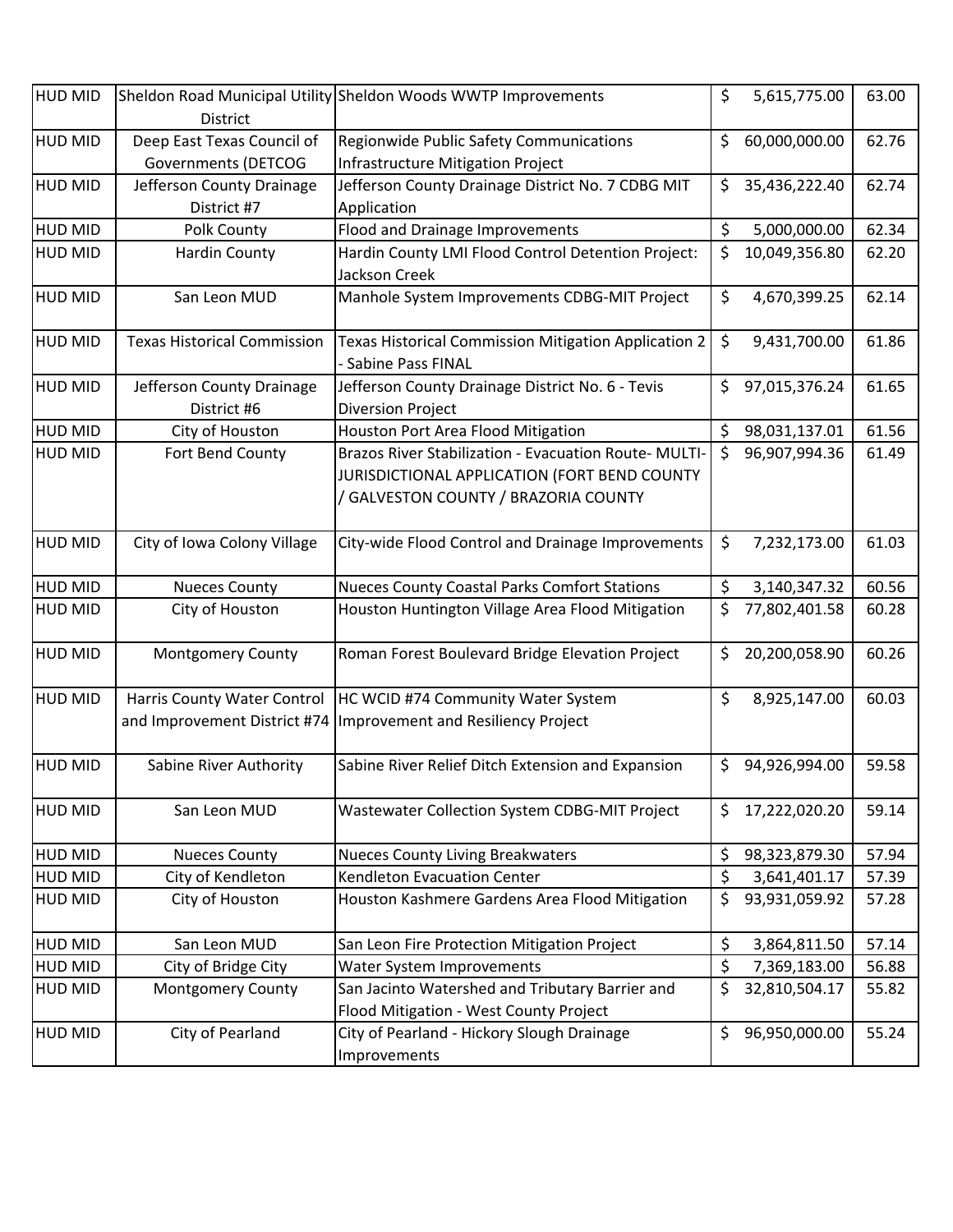| subdivision by improving the drainage system to<br>include increased capacity ditch and storm sewers,<br>as well as street reconstruction to achieve proper<br>grade.<br>\$<br>HUD MID<br>Jefferson County<br>Jefferson County Hurricane Harvey State Mitigation<br>4,158,000.00<br>53.50<br>Competition - Home Elevation<br>Oso Creek Channel Bottom Rectification and Bank<br>\$<br>53.21<br>City of Corpus Christi<br>48,897,465.47<br><b>HUD MID</b><br>Stabilization<br>Calhoun County<br>\$<br><b>HUD MID</b><br><b>Memorial Medical Center Hospital Facility</b><br>10,472,814.00<br>52.81<br>Improvements<br>\$<br><b>HUD MID</b><br><b>Houston-Galveston Area</b><br>Lower Colorado River and San Bernard River Flood<br>4,795,652.00<br>51.15<br>Council<br><b>Warning System Project</b><br>\$<br><b>HUD MID</b><br>51.14<br><b>Water System Mitigation</b><br>24,352,901.50<br><b>Fayette County</b><br>\$<br>6,797,420.00<br><b>HUD MID</b><br><b>Galveston County Water</b><br>Sewer System Mitigation Project<br>51.03<br>Control and Improvement<br>District #19 (GC-WCID #19<br>\$<br><b>HUD MID</b><br>Texas Water Development<br>Infrastructure improvements to the state's existing<br>7,585,893.00<br>50.84<br>stream gage and weather station networks<br><b>Board</b><br><b>HUD MID</b><br>Calhoun County<br>20,132,640.00<br>49.81<br>Fiber Loop Communication Improvement<br>\$<br>City of Friendswood - Clear Creek Inline & Offline<br>\$<br><b>HUD MID</b><br>City of Friendswood<br>78,147,894.53<br>48.27<br>Detention - Bay Area Blvd. Phase I<br>\$<br><b>HUD MID</b><br><b>Blalock Road Drainage Improvement Project</b><br>47.70<br>City of Piney Point Village<br>9,651,798.00<br>\$<br><b>HUD MID</b><br>City of Seabrook<br>8,827,067.00<br>46.80<br><b>Wastewater Treatment Plant Retrofit</b><br>\$<br>Unincorporated Areas of Bacliff and San Leon<br>13,920,937.50<br>46.09<br><b>HUD MID</b><br><b>Galveston County</b><br>Roadside Ditches & Driveway Culverts Improvements<br>\$<br>City of Columbus<br><b>HUD MID</b><br>8,840,680.20<br>42.82<br>Columbus - Wastewater Treatment Plant Project<br>\$<br><b>HUD MID</b><br><b>Texas Historical Commission</b><br>Texas Historical Commission Mitigation Application 3<br>8,635,625.00<br>38.86<br><b>Coastal Collections Recovery Center FINAL</b> |
|-------------------------------------------------------------------------------------------------------------------------------------------------------------------------------------------------------------------------------------------------------------------------------------------------------------------------------------------------------------------------------------------------------------------------------------------------------------------------------------------------------------------------------------------------------------------------------------------------------------------------------------------------------------------------------------------------------------------------------------------------------------------------------------------------------------------------------------------------------------------------------------------------------------------------------------------------------------------------------------------------------------------------------------------------------------------------------------------------------------------------------------------------------------------------------------------------------------------------------------------------------------------------------------------------------------------------------------------------------------------------------------------------------------------------------------------------------------------------------------------------------------------------------------------------------------------------------------------------------------------------------------------------------------------------------------------------------------------------------------------------------------------------------------------------------------------------------------------------------------------------------------------------------------------------------------------------------------------------------------------------------------------------------------------------------------------------------------------------------------------------------------------------------------------------------------------------------------------------------------------------------------------------------------------------------------------------------------------------|
|                                                                                                                                                                                                                                                                                                                                                                                                                                                                                                                                                                                                                                                                                                                                                                                                                                                                                                                                                                                                                                                                                                                                                                                                                                                                                                                                                                                                                                                                                                                                                                                                                                                                                                                                                                                                                                                                                                                                                                                                                                                                                                                                                                                                                                                                                                                                                 |
|                                                                                                                                                                                                                                                                                                                                                                                                                                                                                                                                                                                                                                                                                                                                                                                                                                                                                                                                                                                                                                                                                                                                                                                                                                                                                                                                                                                                                                                                                                                                                                                                                                                                                                                                                                                                                                                                                                                                                                                                                                                                                                                                                                                                                                                                                                                                                 |
|                                                                                                                                                                                                                                                                                                                                                                                                                                                                                                                                                                                                                                                                                                                                                                                                                                                                                                                                                                                                                                                                                                                                                                                                                                                                                                                                                                                                                                                                                                                                                                                                                                                                                                                                                                                                                                                                                                                                                                                                                                                                                                                                                                                                                                                                                                                                                 |
|                                                                                                                                                                                                                                                                                                                                                                                                                                                                                                                                                                                                                                                                                                                                                                                                                                                                                                                                                                                                                                                                                                                                                                                                                                                                                                                                                                                                                                                                                                                                                                                                                                                                                                                                                                                                                                                                                                                                                                                                                                                                                                                                                                                                                                                                                                                                                 |
|                                                                                                                                                                                                                                                                                                                                                                                                                                                                                                                                                                                                                                                                                                                                                                                                                                                                                                                                                                                                                                                                                                                                                                                                                                                                                                                                                                                                                                                                                                                                                                                                                                                                                                                                                                                                                                                                                                                                                                                                                                                                                                                                                                                                                                                                                                                                                 |
|                                                                                                                                                                                                                                                                                                                                                                                                                                                                                                                                                                                                                                                                                                                                                                                                                                                                                                                                                                                                                                                                                                                                                                                                                                                                                                                                                                                                                                                                                                                                                                                                                                                                                                                                                                                                                                                                                                                                                                                                                                                                                                                                                                                                                                                                                                                                                 |
|                                                                                                                                                                                                                                                                                                                                                                                                                                                                                                                                                                                                                                                                                                                                                                                                                                                                                                                                                                                                                                                                                                                                                                                                                                                                                                                                                                                                                                                                                                                                                                                                                                                                                                                                                                                                                                                                                                                                                                                                                                                                                                                                                                                                                                                                                                                                                 |
|                                                                                                                                                                                                                                                                                                                                                                                                                                                                                                                                                                                                                                                                                                                                                                                                                                                                                                                                                                                                                                                                                                                                                                                                                                                                                                                                                                                                                                                                                                                                                                                                                                                                                                                                                                                                                                                                                                                                                                                                                                                                                                                                                                                                                                                                                                                                                 |
|                                                                                                                                                                                                                                                                                                                                                                                                                                                                                                                                                                                                                                                                                                                                                                                                                                                                                                                                                                                                                                                                                                                                                                                                                                                                                                                                                                                                                                                                                                                                                                                                                                                                                                                                                                                                                                                                                                                                                                                                                                                                                                                                                                                                                                                                                                                                                 |
|                                                                                                                                                                                                                                                                                                                                                                                                                                                                                                                                                                                                                                                                                                                                                                                                                                                                                                                                                                                                                                                                                                                                                                                                                                                                                                                                                                                                                                                                                                                                                                                                                                                                                                                                                                                                                                                                                                                                                                                                                                                                                                                                                                                                                                                                                                                                                 |
|                                                                                                                                                                                                                                                                                                                                                                                                                                                                                                                                                                                                                                                                                                                                                                                                                                                                                                                                                                                                                                                                                                                                                                                                                                                                                                                                                                                                                                                                                                                                                                                                                                                                                                                                                                                                                                                                                                                                                                                                                                                                                                                                                                                                                                                                                                                                                 |
|                                                                                                                                                                                                                                                                                                                                                                                                                                                                                                                                                                                                                                                                                                                                                                                                                                                                                                                                                                                                                                                                                                                                                                                                                                                                                                                                                                                                                                                                                                                                                                                                                                                                                                                                                                                                                                                                                                                                                                                                                                                                                                                                                                                                                                                                                                                                                 |
|                                                                                                                                                                                                                                                                                                                                                                                                                                                                                                                                                                                                                                                                                                                                                                                                                                                                                                                                                                                                                                                                                                                                                                                                                                                                                                                                                                                                                                                                                                                                                                                                                                                                                                                                                                                                                                                                                                                                                                                                                                                                                                                                                                                                                                                                                                                                                 |
|                                                                                                                                                                                                                                                                                                                                                                                                                                                                                                                                                                                                                                                                                                                                                                                                                                                                                                                                                                                                                                                                                                                                                                                                                                                                                                                                                                                                                                                                                                                                                                                                                                                                                                                                                                                                                                                                                                                                                                                                                                                                                                                                                                                                                                                                                                                                                 |
|                                                                                                                                                                                                                                                                                                                                                                                                                                                                                                                                                                                                                                                                                                                                                                                                                                                                                                                                                                                                                                                                                                                                                                                                                                                                                                                                                                                                                                                                                                                                                                                                                                                                                                                                                                                                                                                                                                                                                                                                                                                                                                                                                                                                                                                                                                                                                 |
|                                                                                                                                                                                                                                                                                                                                                                                                                                                                                                                                                                                                                                                                                                                                                                                                                                                                                                                                                                                                                                                                                                                                                                                                                                                                                                                                                                                                                                                                                                                                                                                                                                                                                                                                                                                                                                                                                                                                                                                                                                                                                                                                                                                                                                                                                                                                                 |
|                                                                                                                                                                                                                                                                                                                                                                                                                                                                                                                                                                                                                                                                                                                                                                                                                                                                                                                                                                                                                                                                                                                                                                                                                                                                                                                                                                                                                                                                                                                                                                                                                                                                                                                                                                                                                                                                                                                                                                                                                                                                                                                                                                                                                                                                                                                                                 |
|                                                                                                                                                                                                                                                                                                                                                                                                                                                                                                                                                                                                                                                                                                                                                                                                                                                                                                                                                                                                                                                                                                                                                                                                                                                                                                                                                                                                                                                                                                                                                                                                                                                                                                                                                                                                                                                                                                                                                                                                                                                                                                                                                                                                                                                                                                                                                 |
|                                                                                                                                                                                                                                                                                                                                                                                                                                                                                                                                                                                                                                                                                                                                                                                                                                                                                                                                                                                                                                                                                                                                                                                                                                                                                                                                                                                                                                                                                                                                                                                                                                                                                                                                                                                                                                                                                                                                                                                                                                                                                                                                                                                                                                                                                                                                                 |
|                                                                                                                                                                                                                                                                                                                                                                                                                                                                                                                                                                                                                                                                                                                                                                                                                                                                                                                                                                                                                                                                                                                                                                                                                                                                                                                                                                                                                                                                                                                                                                                                                                                                                                                                                                                                                                                                                                                                                                                                                                                                                                                                                                                                                                                                                                                                                 |
|                                                                                                                                                                                                                                                                                                                                                                                                                                                                                                                                                                                                                                                                                                                                                                                                                                                                                                                                                                                                                                                                                                                                                                                                                                                                                                                                                                                                                                                                                                                                                                                                                                                                                                                                                                                                                                                                                                                                                                                                                                                                                                                                                                                                                                                                                                                                                 |
|                                                                                                                                                                                                                                                                                                                                                                                                                                                                                                                                                                                                                                                                                                                                                                                                                                                                                                                                                                                                                                                                                                                                                                                                                                                                                                                                                                                                                                                                                                                                                                                                                                                                                                                                                                                                                                                                                                                                                                                                                                                                                                                                                                                                                                                                                                                                                 |
|                                                                                                                                                                                                                                                                                                                                                                                                                                                                                                                                                                                                                                                                                                                                                                                                                                                                                                                                                                                                                                                                                                                                                                                                                                                                                                                                                                                                                                                                                                                                                                                                                                                                                                                                                                                                                                                                                                                                                                                                                                                                                                                                                                                                                                                                                                                                                 |
|                                                                                                                                                                                                                                                                                                                                                                                                                                                                                                                                                                                                                                                                                                                                                                                                                                                                                                                                                                                                                                                                                                                                                                                                                                                                                                                                                                                                                                                                                                                                                                                                                                                                                                                                                                                                                                                                                                                                                                                                                                                                                                                                                                                                                                                                                                                                                 |
|                                                                                                                                                                                                                                                                                                                                                                                                                                                                                                                                                                                                                                                                                                                                                                                                                                                                                                                                                                                                                                                                                                                                                                                                                                                                                                                                                                                                                                                                                                                                                                                                                                                                                                                                                                                                                                                                                                                                                                                                                                                                                                                                                                                                                                                                                                                                                 |
|                                                                                                                                                                                                                                                                                                                                                                                                                                                                                                                                                                                                                                                                                                                                                                                                                                                                                                                                                                                                                                                                                                                                                                                                                                                                                                                                                                                                                                                                                                                                                                                                                                                                                                                                                                                                                                                                                                                                                                                                                                                                                                                                                                                                                                                                                                                                                 |
|                                                                                                                                                                                                                                                                                                                                                                                                                                                                                                                                                                                                                                                                                                                                                                                                                                                                                                                                                                                                                                                                                                                                                                                                                                                                                                                                                                                                                                                                                                                                                                                                                                                                                                                                                                                                                                                                                                                                                                                                                                                                                                                                                                                                                                                                                                                                                 |
|                                                                                                                                                                                                                                                                                                                                                                                                                                                                                                                                                                                                                                                                                                                                                                                                                                                                                                                                                                                                                                                                                                                                                                                                                                                                                                                                                                                                                                                                                                                                                                                                                                                                                                                                                                                                                                                                                                                                                                                                                                                                                                                                                                                                                                                                                                                                                 |
|                                                                                                                                                                                                                                                                                                                                                                                                                                                                                                                                                                                                                                                                                                                                                                                                                                                                                                                                                                                                                                                                                                                                                                                                                                                                                                                                                                                                                                                                                                                                                                                                                                                                                                                                                                                                                                                                                                                                                                                                                                                                                                                                                                                                                                                                                                                                                 |
|                                                                                                                                                                                                                                                                                                                                                                                                                                                                                                                                                                                                                                                                                                                                                                                                                                                                                                                                                                                                                                                                                                                                                                                                                                                                                                                                                                                                                                                                                                                                                                                                                                                                                                                                                                                                                                                                                                                                                                                                                                                                                                                                                                                                                                                                                                                                                 |
|                                                                                                                                                                                                                                                                                                                                                                                                                                                                                                                                                                                                                                                                                                                                                                                                                                                                                                                                                                                                                                                                                                                                                                                                                                                                                                                                                                                                                                                                                                                                                                                                                                                                                                                                                                                                                                                                                                                                                                                                                                                                                                                                                                                                                                                                                                                                                 |
| <b>HUD MID</b><br>Guadalupe-Blanco River<br>Port Lavaca Water Plant Terminal Storage Reservoir<br>\$<br>11,441,180.42<br>35.81                                                                                                                                                                                                                                                                                                                                                                                                                                                                                                                                                                                                                                                                                                                                                                                                                                                                                                                                                                                                                                                                                                                                                                                                                                                                                                                                                                                                                                                                                                                                                                                                                                                                                                                                                                                                                                                                                                                                                                                                                                                                                                                                                                                                                  |
| Authority<br><b>CDBG-Mitigation Project</b><br>Port Lavaca Water Treatment Plant CDBG-Mitigation                                                                                                                                                                                                                                                                                                                                                                                                                                                                                                                                                                                                                                                                                                                                                                                                                                                                                                                                                                                                                                                                                                                                                                                                                                                                                                                                                                                                                                                                                                                                                                                                                                                                                                                                                                                                                                                                                                                                                                                                                                                                                                                                                                                                                                                |
| \$<br>Guadalupe-Blanco River<br><b>HUD MID</b><br>45,680,140.76<br>32.81                                                                                                                                                                                                                                                                                                                                                                                                                                                                                                                                                                                                                                                                                                                                                                                                                                                                                                                                                                                                                                                                                                                                                                                                                                                                                                                                                                                                                                                                                                                                                                                                                                                                                                                                                                                                                                                                                                                                                                                                                                                                                                                                                                                                                                                                        |
| Authority<br>Project<br>\$<br><b>Bolivar Peninsula Special</b><br><b>HUD MID</b><br><b>BPSUD Water System Improvements</b><br>7,097,580.27<br>30.07                                                                                                                                                                                                                                                                                                                                                                                                                                                                                                                                                                                                                                                                                                                                                                                                                                                                                                                                                                                                                                                                                                                                                                                                                                                                                                                                                                                                                                                                                                                                                                                                                                                                                                                                                                                                                                                                                                                                                                                                                                                                                                                                                                                             |
| <b>Utility District (BPSUD</b>                                                                                                                                                                                                                                                                                                                                                                                                                                                                                                                                                                                                                                                                                                                                                                                                                                                                                                                                                                                                                                                                                                                                                                                                                                                                                                                                                                                                                                                                                                                                                                                                                                                                                                                                                                                                                                                                                                                                                                                                                                                                                                                                                                                                                                                                                                                  |
| \$<br><b>HUD MID</b><br><b>Bolivar Peninsula Special</b><br>5,651,159.58<br>30.07<br>High Island Water Line Replacement and Elevated                                                                                                                                                                                                                                                                                                                                                                                                                                                                                                                                                                                                                                                                                                                                                                                                                                                                                                                                                                                                                                                                                                                                                                                                                                                                                                                                                                                                                                                                                                                                                                                                                                                                                                                                                                                                                                                                                                                                                                                                                                                                                                                                                                                                            |
| <b>Utility District (BPSUD</b><br><b>Storage Tank</b>                                                                                                                                                                                                                                                                                                                                                                                                                                                                                                                                                                                                                                                                                                                                                                                                                                                                                                                                                                                                                                                                                                                                                                                                                                                                                                                                                                                                                                                                                                                                                                                                                                                                                                                                                                                                                                                                                                                                                                                                                                                                                                                                                                                                                                                                                           |
| \$<br><b>HUD MID</b><br>Bolivar Peninsula SUD Port Bolivar Water Plant<br>6,524,943.48<br>30.07<br><b>Bolivar Peninsula Special</b>                                                                                                                                                                                                                                                                                                                                                                                                                                                                                                                                                                                                                                                                                                                                                                                                                                                                                                                                                                                                                                                                                                                                                                                                                                                                                                                                                                                                                                                                                                                                                                                                                                                                                                                                                                                                                                                                                                                                                                                                                                                                                                                                                                                                             |
|                                                                                                                                                                                                                                                                                                                                                                                                                                                                                                                                                                                                                                                                                                                                                                                                                                                                                                                                                                                                                                                                                                                                                                                                                                                                                                                                                                                                                                                                                                                                                                                                                                                                                                                                                                                                                                                                                                                                                                                                                                                                                                                                                                                                                                                                                                                                                 |
| <b>Utility District (BPSUD</b><br>Project<br>\$<br><b>HUD MID</b><br>City of Southside Place<br>City of Southside Place - Auden Street Drainage<br>23.21                                                                                                                                                                                                                                                                                                                                                                                                                                                                                                                                                                                                                                                                                                                                                                                                                                                                                                                                                                                                                                                                                                                                                                                                                                                                                                                                                                                                                                                                                                                                                                                                                                                                                                                                                                                                                                                                                                                                                                                                                                                                                                                                                                                        |
| 5,350,518.00<br>Improvement Project                                                                                                                                                                                                                                                                                                                                                                                                                                                                                                                                                                                                                                                                                                                                                                                                                                                                                                                                                                                                                                                                                                                                                                                                                                                                                                                                                                                                                                                                                                                                                                                                                                                                                                                                                                                                                                                                                                                                                                                                                                                                                                                                                                                                                                                                                                             |
|                                                                                                                                                                                                                                                                                                                                                                                                                                                                                                                                                                                                                                                                                                                                                                                                                                                                                                                                                                                                                                                                                                                                                                                                                                                                                                                                                                                                                                                                                                                                                                                                                                                                                                                                                                                                                                                                                                                                                                                                                                                                                                                                                                                                                                                                                                                                                 |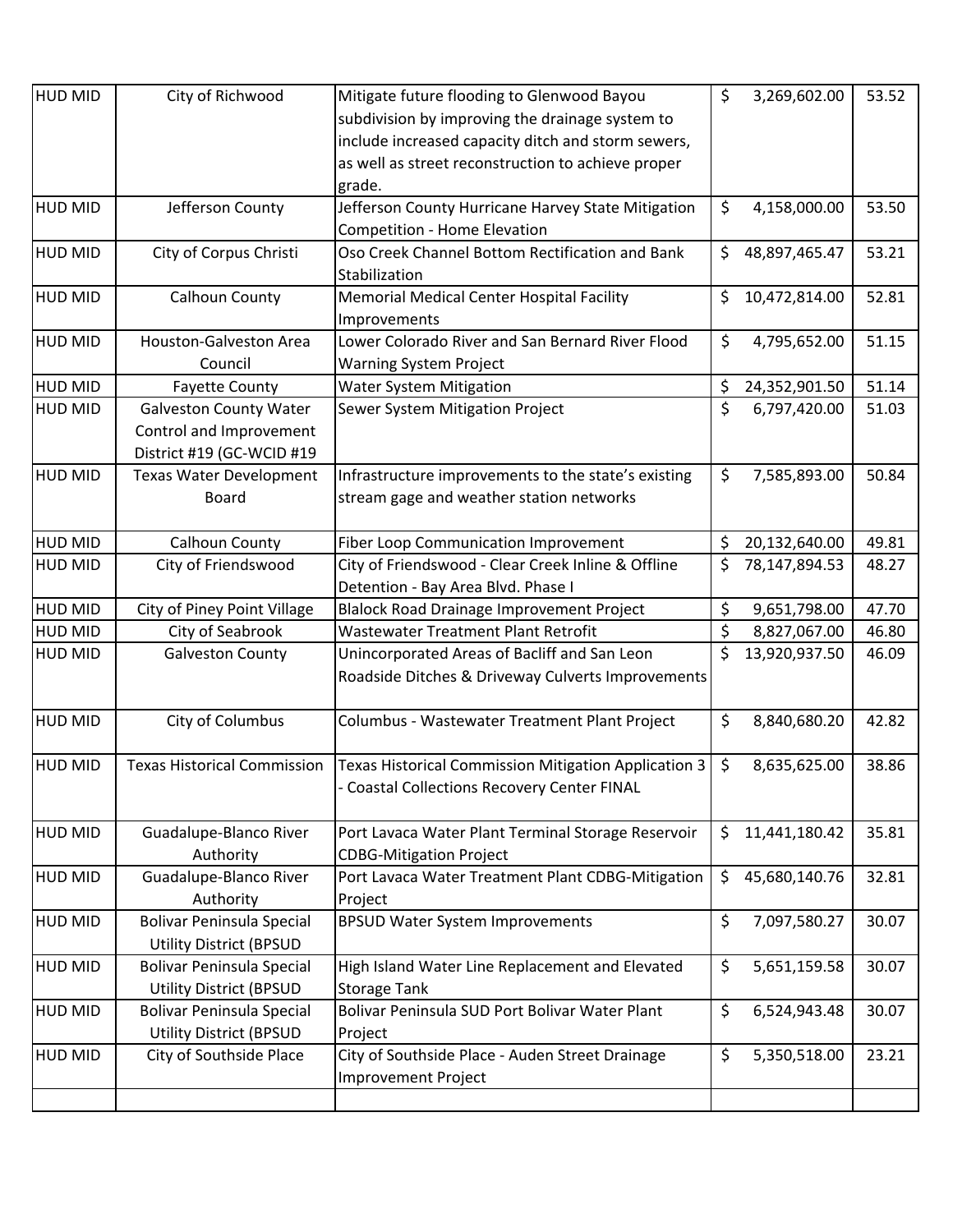| Comp             | <b>Applicant 1</b>     | <b>Application Title</b>                             | <b>Total Cost</b>   | <b>Total</b> |
|------------------|------------------------|------------------------------------------------------|---------------------|--------------|
| <b>Type</b>      |                        |                                                      |                     | <b>Score</b> |
| <b>State MID</b> | City of San Augustine  | City of San Augustine Mitigation Application         | \$<br>3,472,500.00  | 89.00        |
| <b>State MID</b> | City of Hempstead      | Hempstead Citywide Drainage Project                  | \$<br>9,395,324.00  | 87.52        |
| <b>State MID</b> | City of Rockdale       | Rockdale Mitigation Application                      | \$<br>4,417,469.03  | 84.69        |
| <b>State MID</b> | City of Yoakum         | Yoakum Water System Improvements                     | \$<br>4,960,187.10  | 84.50        |
| <b>State MID</b> | City of Nixon          | Nixon Mitigation Application                         | \$<br>3,592,211.82  | 84.47        |
| <b>State MID</b> | City of Cameron        | Flood & Drainage Improvements                        | \$<br>14,125,469.00 | 83.91        |
| <b>State MID</b> | City of Seadrift       | City of Seadrift Drainage                            | \$<br>4,850,939.04  | 83.00        |
| <b>State MID</b> | City of New Waverly    | Sewer System Improvements                            | \$<br>6,601,843.00  | 83.00        |
| <b>State MID</b> | City of Yoakum         | Yoakum Electrical application                        | \$<br>8,143,545.20  | 81.50        |
| <b>State MID</b> | City of Yorktown       | City of Yorktown Harvey State Mitigation Project     | \$<br>6,183,237.00  | 81.00        |
| <b>State MID</b> | <b>Kleberg County</b>  | Kleberg County Hurricane Harvey State Mitigation     | \$<br>10,000,000.00 | 80.53        |
|                  |                        | Application                                          |                     |              |
| <b>State MID</b> | City of Alice          | Virginia St. Area Drainage                           | \$<br>6,942,192.60  | 80.15        |
| <b>State MID</b> | City of Goliad         | City of Goliad Hurricane Harvey State Mitigation     | \$<br>9,353,554.00  | 80.07        |
|                  |                        | Application                                          |                     |              |
| <b>State MID</b> | City of Buckholts      | Town of Buckholts Harvey STATE MID                   | \$<br>4,479,940.00  | 79.00        |
| <b>State MID</b> | City of Seguin         | Seguin Citywide Drainage Project                     | \$<br>37,861,885.50 | 79.00        |
| <b>State MID</b> | City of Gonzales       | City of Gonzales Tinsley Creek Flood Mitigation      | \$<br>3,778,467.00  | 78.48        |
|                  |                        | Project                                              |                     |              |
| <b>State MID</b> | <b>Caldwell County</b> | Caldwell County Emergency Shelter                    | \$<br>17,460,036.00 | 78.07        |
| <b>State MID</b> | City of Brenham        | Drainage Improvements - Harvey                       | \$<br>5,001,643.00  | 78.07        |
| <b>State MID</b> | City of Premont        | City of Premont Hurricane Harvey State Mitigation    | \$<br>13,115,995.00 | 77.91        |
|                  |                        | Application                                          |                     |              |
| <b>State MID</b> | City of Kingsville     | City of Kingsville Citywide Drainage System          | \$<br>36,311,929.00 | 77.53        |
|                  |                        | Improvements                                         |                     |              |
| State MID        | Sabine County          | Sabine County - Countywide Drainage Project          | \$<br>11,180,882.62 | 77.00        |
| <b>State MID</b> | City of Palacios       | City of Palacios Harvey State Mitigation Application | \$<br>5,014,832.00  | 76.53        |
|                  |                        |                                                      |                     |              |
| <b>State MID</b> | City of Madisonville   | City of Madisonville Mitigation Application          | \$<br>6,525,000.00  | 76.39        |
| <b>State MID</b> | City of Bedias         | City of Bedias CDBG-MIT Application                  | \$<br>3,965,736.00  | 76.28        |
| <b>State MID</b> | City of Beeville       | City of Beeville Harvey State MID Project            | \$<br>3,844,490.00  | 76.27        |
| <b>State MID</b> | San Augustine County   | Countywide Flood Mitigation Project                  | \$<br>4,100,000.00  | 76.00        |
| <b>State MID</b> | City of Cuero          | Water Improvements                                   | \$<br>4,286,994.00  | 75.28        |
| State MID        | Caldwell County        | Caldwell County Flood Control                        | \$<br>49,038,845.90 | 75.07        |
| State MID        | City of Pineland       | City of Pineland Mitigation Application              | \$<br>3,080,000.00  | 75.00        |
| State MID        | <b>Gonzales County</b> | <b>Gonzales County Mitigation Application</b>        | \$<br>6,071,588.57  | 74.99        |
| State MID        | City of Moulton        | City of Moulton Drainage Project                     | \$<br>4,298,611.68  | 74.01        |
| State MID        | City of Alice          | Pintas Creek Drainage                                | \$<br>4,408,892.23  | 73.97        |
| State MID        | City of Lexington      | Lexington Drainage Improvments                       | \$<br>6,393,661.50  | 73.94        |
| <b>State MID</b> | City of Ganado         | City of Ganado Harvey State Mitigation Project -     | \$<br>7,190,056.00  | 73.54        |
|                  |                        | Water & Sewer                                        |                     |              |
| <b>State MID</b> | City of Bastrop        | <b>Agnes Road Extension</b>                          | \$<br>4,240,329.20  | 73.47        |
| State MID        | City of Snook          | City of Snook Mitigation Application                 | \$<br>4,150,000.00  | 73.20        |
| <b>State MID</b> | City of Bastrop        | Riverbank Stabilization Project                      | \$<br>13,291,759.80 | 73.06        |